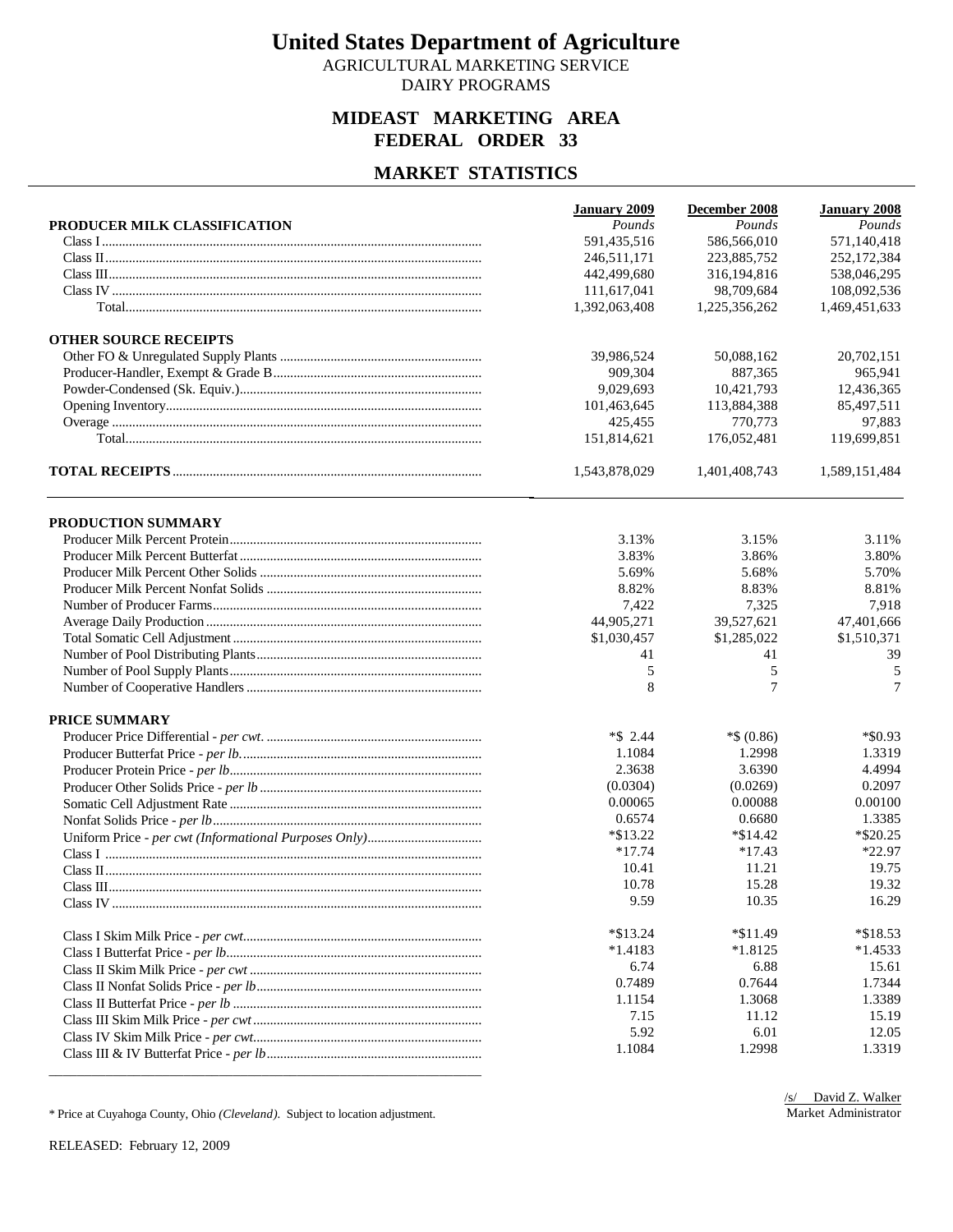AGRICULTURAL MARKETING SERVICE DAIRY PROGRAMS

### **MIDEAST MARKETING AREA FEDERAL ORDER 33**

### **MARKET STATISTICS**

|                              | February 2009 | <b>January 2009</b> | <b>February 2008</b> |
|------------------------------|---------------|---------------------|----------------------|
| PRODUCER MILK CLASSIFICATION | Pounds        | Pounds              | Pounds               |
|                              | 542,128,978   | 591,435,516         | 536, 362, 711        |
|                              | 234, 341, 518 | 246,511,171         | 226,591,591          |
|                              | 420,054,447   | 442,499,680         | 509,508,896          |
|                              | 81,587,205    | 111,617,041         | 102,921,636          |
|                              | 1,278,112,148 | 1,392,063,408       | 1,375,384,834        |
| <b>OTHER SOURCE RECEIPTS</b> |               |                     |                      |
|                              | 33,297,887    | 39.986.524          | 25,855,110           |
|                              | 1,033,427     | 909,304             | 849,719              |
|                              | 11,316,272    | 9,029,693           | 11,435,408           |
|                              | 96,894,922    | 101,463,645         | 83,082,641           |
|                              | 1,098,517     | 425,455             | 716,053              |
|                              | 143,641,025   | 151,814,621         | 121,938,931          |
|                              | 1,421,753,173 | 1,543,878,029       | 1,497,323,765        |
| PRODUCTION SUMMARY           |               |                     |                      |
|                              | 3.09%         | 3.13%               | 3.11%                |
|                              | 3.78%         | 3.83%               | 3.78%                |
|                              | 5.69%         | 5.69%               | 5.70%                |
|                              | 8.78%         | 8.82%               | 8.81%                |
|                              | 7,272         | 7,422               | 7,723                |
|                              | 45,646,862    | 44,905,271          | 47, 427, 063         |
|                              | \$833,960     | \$1,030,457         | \$1,178,672          |
|                              | 41            | 41                  | 39                   |
|                              | 5             | 5                   | 5                    |
|                              | 8             | 8                   | 7                    |
| <b>PRICE SUMMARY</b>         |               |                     |                      |
|                              | $*$ \$ 1.52   | $*$ \$ 2.44         | $*$ \$1.62           |
|                              | 1.0941        | 1.1084              | 1.3010               |
|                              | 1.9139        | 2.3638              | 4.0180               |
|                              | (0.0437)      | (0.0304)            | 0.0803               |
|                              | 0.00058       | 0.00065             | 0.00092              |
|                              | 0.6472        | 0.6574              | 1.1643               |
|                              | $*$ \$10.83   | $*\$13.22$          | $*$ \$18.65          |
|                              | $*12.72$      | $*17.74$            | $**21.68$            |
|                              | 10.25         | 10.41               | 18.46                |
|                              | 9.31          | 10.78               | 17.03                |
|                              | 9.45          | 9.59                | 14.67                |
|                              | $*$ \$9.07    | $*\$13.24$          | $*$ \$17.44          |
|                              | $*1.1340$     | $*1.4183$           | $**1.3860$           |
|                              | 6.63          | 6.74                | 14.39                |
|                              | 0.7367        | 0.7489              | 1.5989               |
|                              | 1.1011        | 1.1154              | 1.3080               |
|                              | 5.68          | 7.15                | 12.93                |
|                              | 5.82          | 5.92                | 10.48                |
|                              | 1.0941        | 1.1084              | 1.3010               |
|                              |               |                     |                      |

\* Price at Cuyahoga County, Ohio *(Cleveland)*. Subject to location adjustment.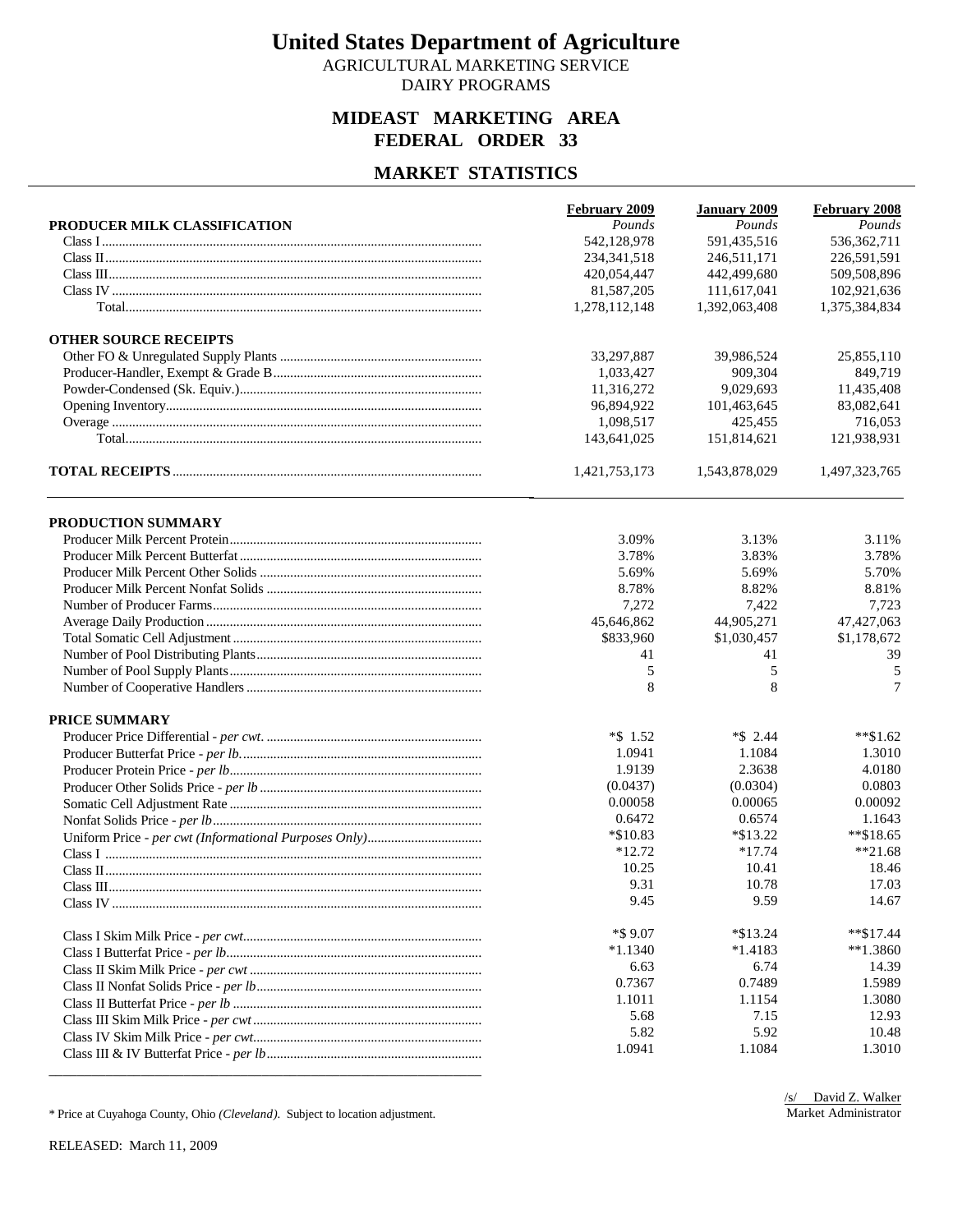AGRICULTURAL MARKETING SERVICE DAIRY PROGRAMS

### **MIDEAST MARKETING AREA FEDERAL ORDER 33**

#### **MARKET STATISTICS**

|                              | March 2009    | February 2009 | March 2008    |
|------------------------------|---------------|---------------|---------------|
| PRODUCER MILK CLASSIFICATION | Pounds        | Pounds        | Pounds        |
|                              | 574,053,721   | 542,128,978   | 551,305,854   |
|                              | 264,980,578   | 234, 341, 518 | 247,029,634   |
|                              | 451,078,082   | 420,054,447   | 351,301,098   |
|                              | 116,728,766   | 81,587,205    | 138,721,318   |
|                              | 1,406,841,147 | 1,278,112,148 | 1,288,357,904 |
| <b>OTHER SOURCE RECEIPTS</b> |               |               |               |
|                              | 50,725,115    | 33,297,887    | 19,610,136    |
|                              | 1,229,661     | 1,033,427     | 64,751        |
|                              | 14,570,519    | 11,316,272    | 13, 173, 255  |
|                              | 99,886,963    | 96,894,922    | 75,206,808    |
|                              | 99,511        | 1,098,517     | 14,158        |
|                              | 166,511,769   | 143,641,025   | 108,069,108   |
|                              | 1,573,352,916 | 1,421,753,173 | 1,396,427,012 |
| PRODUCTION SUMMARY           |               |               |               |
|                              | 3.06%         | 3.09%         | 3.09%         |
|                              | 3.74%         | 3.78%         | 3.77%         |
|                              | 5.69%         | 5.69%         | 5.69%         |
|                              | 8.75%         | 8.78%         | 8.78%         |
|                              | 7,248         | 7,272         | 7,695         |
|                              | 45,381,972    | 45,646,862    | 41,559,932    |
|                              | \$962,730     | \$833,960     | \$1,170,566   |
|                              | 41            | 41            | 39            |
|                              | 5             | 5             | 4             |
|                              | 9             | 8             | 7             |
| <b>PRICE SUMMARY</b>         |               |               |               |
|                              | $*$ \$ 0.29   | $*$ \$ 1.52   | $*(\$0.79)$   |
|                              | 1.1594        | 1.0941        | 1.3604        |
|                              | 2.1973        | 1.9139        | 4.3331        |
|                              | (0.0339)      | (0.0437)      | 0.0493        |
|                              | 0.00063       | 0.00058       | 0.00098       |
|                              | 0.6423        | 0.6472        | 1.0833        |
|                              | $*$ \$10.73   | $*$ \$10.83   | $*\$17.21$    |
|                              | $*11.43$      | $*12.72$      | *18.70        |
|                              | 10.36         | 10.25         | 15.63         |
|                              | 10.44         | 9.31          | 18.00         |
|                              | 9.64          | 9.45          | 14.17         |
|                              | $*$ \$7.81    | *\$9.07       | $*$ \$14.54   |
|                              | $*1.1118$     | $*1.1340$     | $*1.3338$     |
|                              | 6.51          | 6.63          | 11.24         |
|                              | 0.7233        | 0.7367        | 1.2489        |
|                              | 1.1664        | 1.1011        | 1.3674        |
|                              | 6.61          | 5.68          | 13.72         |
|                              | 5.78          | 5.82          | 9.75          |
|                              | 1.1594        | 1.0941        | 1.3604        |
|                              |               |               |               |

\* Price at Cuyahoga County, Ohio *(Cleveland)*. Subject to location adjustment.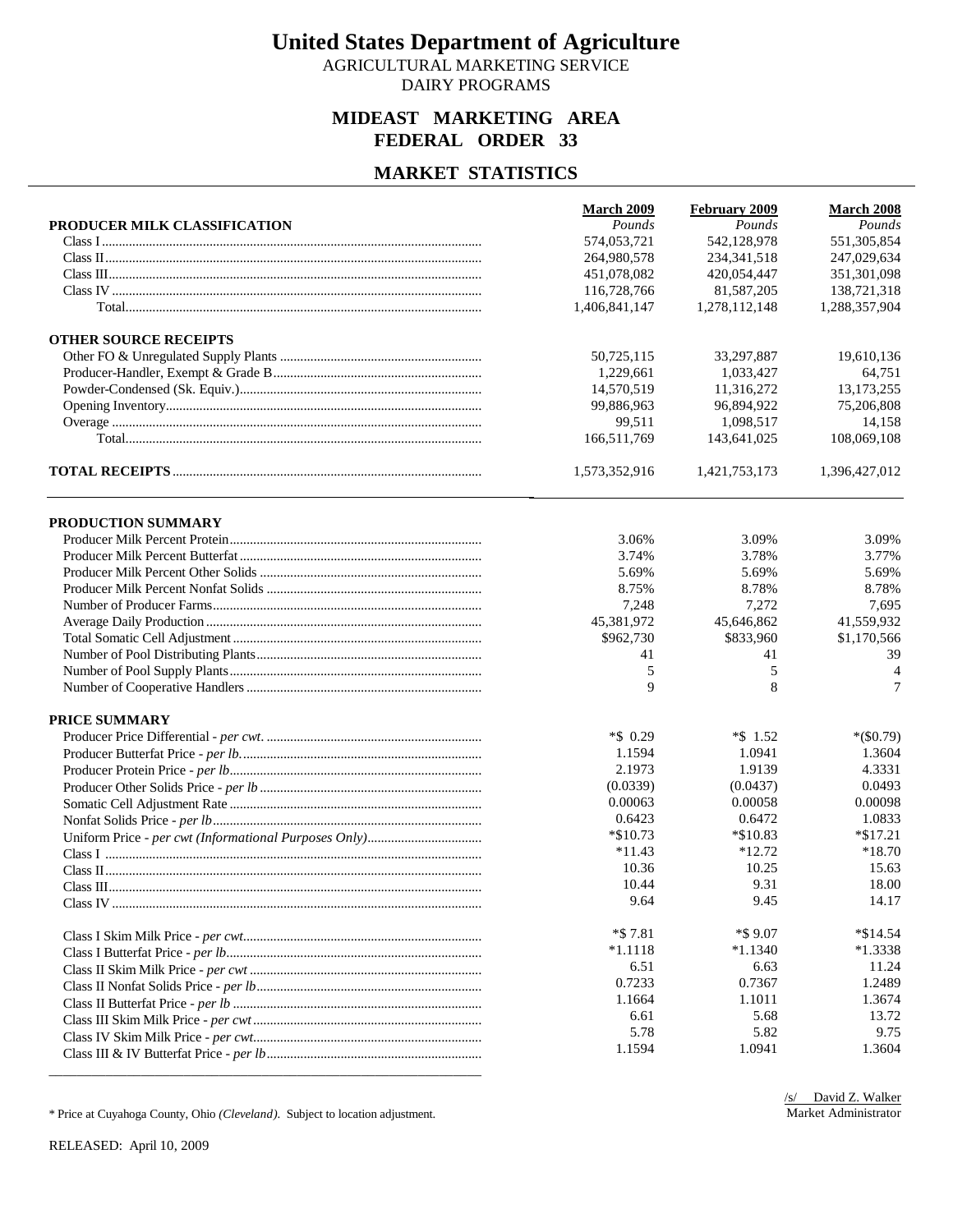AGRICULTURAL MARKETING SERVICE DAIRY PROGRAMS

### **MIDEAST MARKETING AREA FEDERAL ORDER 33**

### **MARKET STATISTICS**

|                              | April 2009    | <b>March 2009</b> | <b>April 2008</b> |
|------------------------------|---------------|-------------------|-------------------|
| PRODUCER MILK CLASSIFICATION | Pounds        | Pounds            | Pounds            |
|                              | 559,712,778   | 574,053,721       | 536,615,101       |
|                              | 277, 275, 953 | 264,980,578       | 254,141,600       |
|                              | 468,633,628   | 451,078,082       | 505,257,040       |
|                              | 109,102,093   | 116,728,766       | 148,120,588       |
|                              | 1,414,724,452 | 1,406,841,147     | 1,444,134,329     |
| <b>OTHER SOURCE RECEIPTS</b> |               |                   |                   |
|                              | 58,464,650    | 50,725,115        | 31,088,750        |
|                              | 1,079,051     | 1,229,661         | 860,969           |
|                              | 14,904,917    | 14.570.519        | 14,900,002        |
|                              | 100,535,599   | 99,886,963        | 94,198,026        |
|                              | 1,103,784     | 99,511            | 272,987           |
|                              | 176,088,001   | 166,511,769       | 141,320,734       |
|                              | 1,590,812,453 | 1,573,352,916     | 1,585,455,063     |
| PRODUCTION SUMMARY           |               |                   |                   |
|                              | 3.03%         | 3.06%             | 3.04%             |
|                              | 3.69%         | 3.74%             | 3.70%             |
|                              | 5.69%         | 5.69%             | 5.70%             |
|                              | 8.72%         | 8.75%             | 8.74%             |
|                              | 7,231         | 7,248             | 7,693             |
|                              | 47,157,482    | 45,381,972        | 48,137,811        |
|                              | \$1,146,261   | \$962,730         | \$1,254,118       |
|                              | 41            | 41                | 40                |
|                              | 5             | 5                 | 5                 |
|                              | 8             | 9                 | 8                 |
| <b>PRICE SUMMARY</b>         |               |                   |                   |
|                              | *\$ 0.50      | $*$ \$ 0.29       | $*\$1.01$         |
|                              | 1.2049        | 1.1594            | 1.4748            |
|                              | 2.2009        | 2.1973            | 3.7579            |
|                              | (0.0043)      | (0.0339)          | 0.0622            |
|                              | 0.00064       | 0.00063           | 0.00091           |
|                              | 0.6452        | 0.6423            | 1.0827            |
|                              | $*11.28$      | *\$10.73          | $*\$17.77$        |
|                              | $*12.36$      | $*11.43$          | $*20.61$          |
|                              | 10.49         | 10.36             | 15.29             |
|                              | 10.78         | 10.44             | 16.76             |
|                              | 9.82          | 9.64              | 14.56             |
|                              | $*$ \$ 8.56   | $*$ \$7.81        | $*\$16.39$        |
|                              | $*1.1700$     | $*1.1118$         | $*1.3683$         |
|                              | 6.47          | 6.51              | 10.47             |
|                              | 0.7189        | 0.7233            | 1.1633            |
|                              | 1.2119        | 1.1664            | 1.4818            |
|                              | 6.80          | 6.61              | 12.02             |
|                              | 5.81          | 5.78              | 9.74              |
|                              | 1.2049        | 1.1594            | 1.4748            |
|                              |               |                   |                   |

\* Price at Cuyahoga County, Ohio *(Cleveland)*. Subject to location adjustment.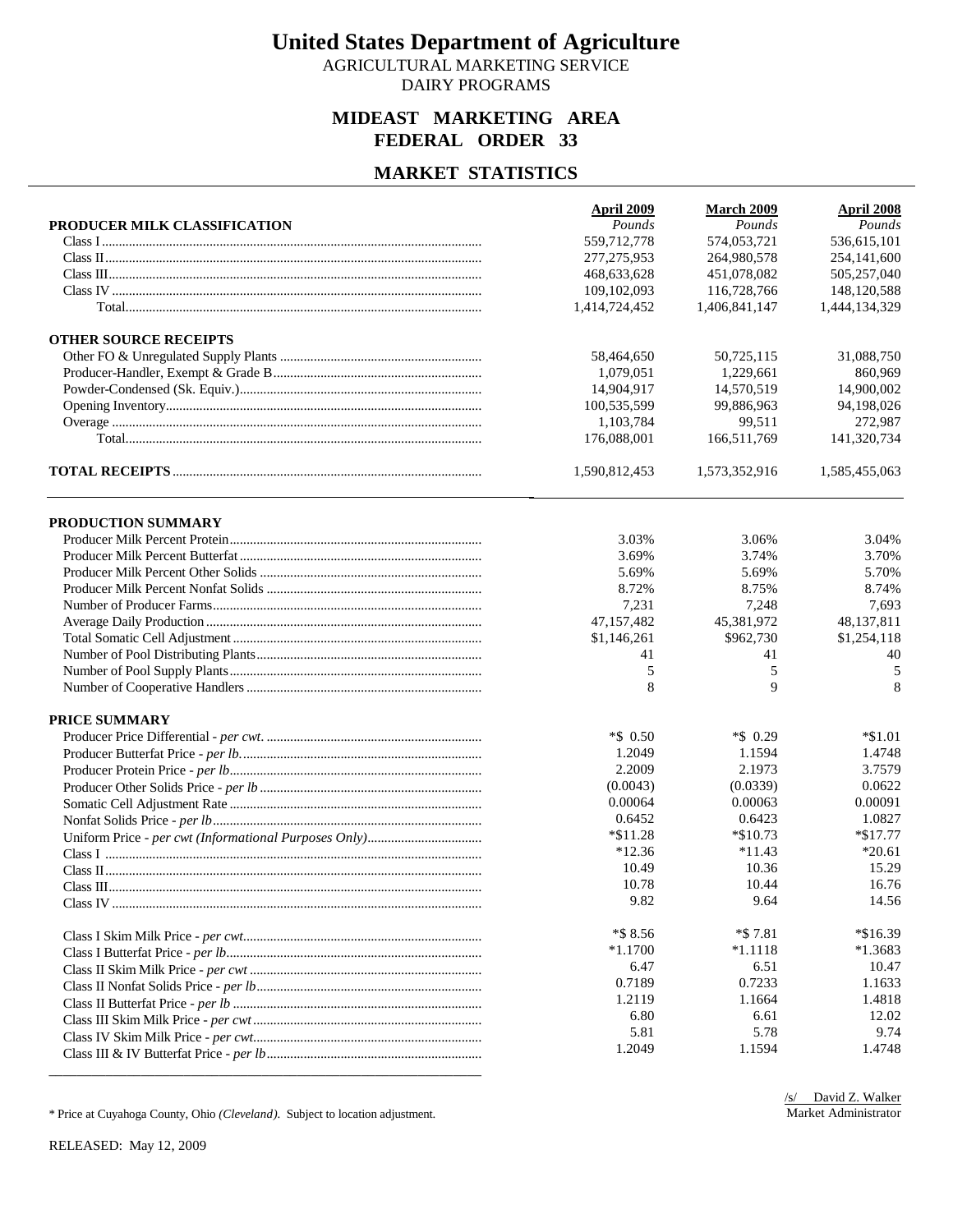AGRICULTURAL MARKETING SERVICE DAIRY PROGRAMS

### **MIDEAST MARKETING AREA FEDERAL ORDER 33**

#### **MARKET STATISTICS**

|                              | <b>May 2009</b> | April 2009    | <b>May 2008</b> |
|------------------------------|-----------------|---------------|-----------------|
| PRODUCER MILK CLASSIFICATION | Pounds          | Pounds        | Pounds          |
|                              | 563,644,459     | 559,712,778   | 565,473,313     |
|                              | 280, 222, 223   | 277, 275, 953 | 263,747,166     |
|                              | 525,345,607     | 468,633,628   | 263,466,497     |
|                              | 124,297,669     | 109,102,093   | 137,770,198     |
|                              | 1,493,509,958   | 1,414,724,452 | 1,230,457,174   |
| <b>OTHER SOURCE RECEIPTS</b> |                 |               |                 |
|                              | 54,253,366      | 58,464,650    | 18,484,717      |
|                              | 1,306,754       | 1,079,051     | 75,675          |
|                              | 17,311,124      | 14,904,917    | 16,899,612      |
|                              | 99,795,149      | 100,535,599   | 83,548,222      |
|                              | 21,747          | 1,103,784     | 742,721         |
|                              | 172,688,140     | 176,088,001   | 119,750,947     |
|                              | 1,666,198,098   | 1,590,812,453 | 1,350,208,121   |
| PRODUCTION SUMMARY           |                 |               |                 |
|                              | 3.00%           | 3.03%         | 3.02%           |
|                              | 3.62%           | 3.69%         | 3.62%           |
|                              | 5.70%           | 5.69%         | 5.72%           |
|                              | 8.70%           | 8.72%         | 8.74%           |
|                              | 7,230           | 7,231         | 7,483           |
|                              | 48,177,741      | 47,157,482    | 39,692,167      |
|                              | \$1,081,350     | \$1,146,261   | \$1,233,021     |
|                              | 42              | 41            | 42              |
|                              | 5               | 5             | $\overline{4}$  |
|                              | 8               | 8             | 8               |
| <b>PRICE SUMMARY</b>         |                 |               |                 |
|                              | $*$ \$ 1.43     | $*$ \$ 0.50   | $*$ \$(0.65)    |
|                              | 1.2648          | 1.2049        | 1.5562          |
|                              | 1.7454          | 2.2009        | 4.1108          |
|                              | 0.0336          | (0.0043)      | 0.0766          |
|                              | 0.00058         | 0.00064       | 0.00098         |
|                              | 0.6574          | 0.6452        | 1.1301          |
|                              | $*$ \$11.27     | $*$ \$11.28   | $*$ \$17.53     |
|                              | $*12.97$        | $*12.36$      | $*18.62$        |
|                              | 10.71           | 10.49         | 15.51           |
|                              | 9.84            | 10.78         | 18.18           |
|                              | 10.14           | 9.82          | 15.26           |
|                              | $*$ \$9.01      | $*$ \$8.56    | $*$ \$13.90     |
|                              | $*1.2219$       | $*1.1700$     | $*1.4863$       |
|                              | 6.49            | 6.47          | 10.40           |
|                              | 0.7211          | 0.7189        | 1.1556          |
|                              | 1.2718          | 1.2119        | 1.5632          |
|                              | 5.61            | 6.80          | 13.20           |
|                              | 5.92            | 5.81          | 10.17           |
|                              | 1.2648          | 1.2049        | 1.5562          |
|                              |                 |               |                 |

\* Price at Cuyahoga County, Ohio *(Cleveland)*. Subject to location adjustment.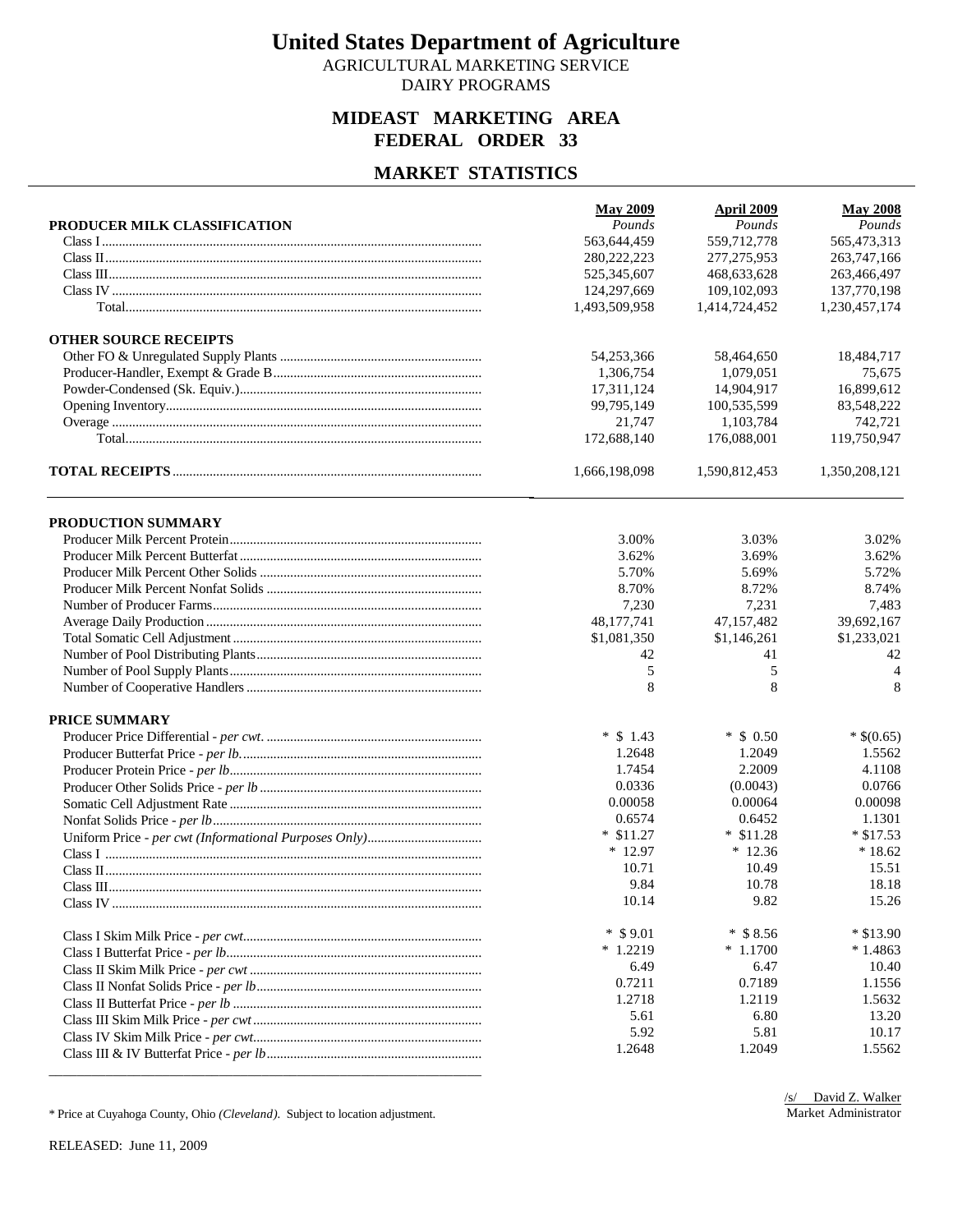AGRICULTURAL MARKETING SERVICE DAIRY PROGRAMS

### **MIDEAST MARKETING AREA FEDERAL ORDER 33**

## **MARKET STATISTICS**

|                              | <b>June 2009</b> | <b>May 2009</b> | <b>June 2008</b>  |
|------------------------------|------------------|-----------------|-------------------|
| PRODUCER MILK CLASSIFICATION | Pounds           | Pounds          | Pounds            |
|                              | 528,269,033      | 563,644,459     | 477,717,334       |
|                              | 289,501,396      | 280, 222, 223   | 264,471,762       |
|                              | 511,842,393      | 525,345,607     | 313,736,383       |
|                              | 101,389,213      | 124,297,669     | 159,608,613       |
|                              | 1,431,002,035    | 1,493,509,958   | 1,215,534,092     |
| <b>OTHER SOURCE RECEIPTS</b> |                  |                 |                   |
|                              | 36,941,501       | 54,253,366      | 21,204,882        |
|                              | 1,261,115        | 1,306,754       | 85,933            |
|                              | 17,709,019       | 17,311,124      | 17,951,445        |
|                              | 119,997,894      | 99,795,149      | 88,149,167        |
|                              | 142,164          | 21,747          | 131,350           |
|                              | 176,051,693      | 172,688,140     | 127,522,777       |
|                              | 1,607,053,728    | 1,666,198,098   | 1,343,056,869     |
| PRODUCTION SUMMARY           |                  |                 |                   |
|                              | 2.96%            | 3.00%           | 2.96%             |
|                              | 3.58%            | 3.62%           | 3.56%             |
|                              | 5.71%            | 5.70%           | 5.72%             |
|                              | 8.67%            | 8.70%           | 8.68%             |
|                              | 7,210            | 7,230           | 7,383             |
|                              | 47,700,068       | 48,177,741      | 40,517,803        |
|                              | \$945,512        | \$1,081,350     | \$1,040,381       |
|                              | 41               | 42              | 41                |
|                              | 5                | 5               | $\overline{4}$    |
|                              | 8                | 8               | 8                 |
| <b>PRICE SUMMARY</b>         |                  |                 |                   |
|                              | $*$ \$ 1.02      | $*$ \$ 1.43     | $*$ \$(1.29)      |
|                              | 1.2544           | 1.2648          | 1.6160            |
|                              | 1.7283           | 1.7454          | 4.7193            |
|                              | 0.0723           | 0.0336          | 0.0826            |
|                              | 0.00057          | 0.00058         | 0.00108           |
|                              | 0.6715           | 0.6574          | 1.1819            |
|                              | $*$ \$10.99      | $*$ \$11.27     | $*$ \$18.96       |
|                              | $*12.08$         | $*12.97$        | $*20.18$          |
|                              | 10.79            | 10.71           | 16.19             |
|                              | 9.97             | 9.84            | 20.25             |
|                              | 10.22            | 10.14           | 15.92             |
|                              | $*$ \$7.91       | $*$ \$9.01      | $\ast$<br>\$15.17 |
|                              | $* 1.2717$       | $*1.2219$       | $*1.5825$         |
|                              | 6.61             | 6.49            | 10.89             |
|                              | 0.7344           | 0.7211          | 1.2100            |
|                              | 1.2614           | 1.2718          | 1.6230            |
|                              | 5.78             | 5.61            | 15.12             |
|                              | 6.04             | 5.92            | 10.64             |
|                              | 1.2544           | 1.2648          | 1.6160            |

\* Price at Cuyahoga County, Ohio *(Cleveland)*. Subject to location adjustment.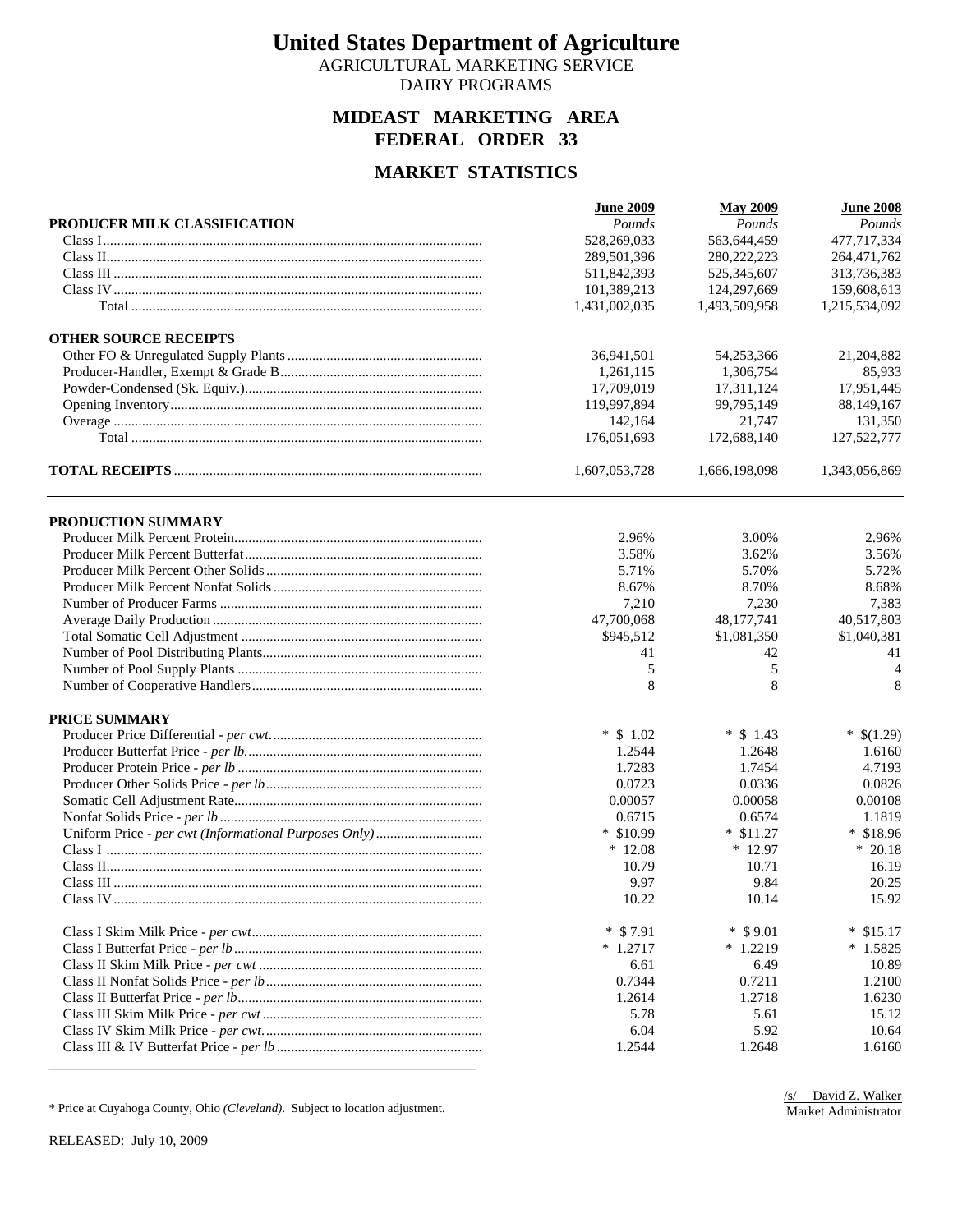AGRICULTURAL MARKETING SERVICE DAIRY PROGRAMS

### **MIDEAST MARKETING AREA FEDERAL ORDER 33**

## **MARKET STATISTICS**

|                              | <b>July 2009</b> | <b>June 2009</b> | <b>July 2008</b> |
|------------------------------|------------------|------------------|------------------|
| PRODUCER MILK CLASSIFICATION | Pounds           | Pounds           | Pounds           |
|                              | 552,723,981      | 528,269,033      | 505,556,376      |
|                              | 292,613,145      | 289,501,396      | 271,777,542      |
|                              | 518,416,074      | 511,842,393      | 484,655,289      |
|                              | 96,537,424       | 101,389,213      | 127,186,619      |
|                              | 1,460,290,624    | 1,431,002,035    | 1,389,175,826    |
| <b>OTHER SOURCE RECEIPTS</b> |                  |                  |                  |
|                              | 34,584,762       | 36,941,501       | 27,796,680       |
|                              | 1,247,636        | 1,261,115        | 1,319,589        |
|                              | 18,300,988       | 17,709,019       | 16,701,811       |
|                              | 95,926,883       | 119,997,894      | 90,699,527       |
|                              | 237,333          | 142,164          | 55,007           |
|                              | 150,297,602      | 176,051,693      | 136,572,614      |
|                              | 1,610,588,226    | 1,607,053,728    | 1,525,748,440    |
| PRODUCTION SUMMARY           |                  |                  |                  |
|                              | 2.96%            | 2.96%            | 2.94%            |
|                              | 3.55%            | 3.58%            | 3.54%            |
|                              | 5.69%            | 5.71%            | 5.72%            |
|                              | 8.65%            | 8.67%            | 8.66%            |
|                              | 7,168            | 7,210            | 7,328            |
|                              | 47,106,149       | 47,700,068       | 44,812,123       |
|                              | \$796,462        | \$945,512        | \$802,866        |
|                              | 42               | 41               | 41               |
|                              | 5                | 5                | 5                |
|                              | 8                | 8                | 8                |
| <b>PRICE SUMMARY</b>         |                  |                  |                  |
|                              | $*$ \$ 1.10      | $*$ \$ 1.02      | $*$ \$1.47       |
|                              | 1.2438           | 1.2544           | 1.6774           |
|                              | 1.6970           | 1.7283           | 4.0025           |
|                              | 0.0949           | 0.0723           | 0.0707           |
|                              | 0.00057          | 0.00057          | 0.00098          |
|                              | 0.6677           | 0.6715           | 1.2358           |
|                              | $*$ \$11.07      | $*$ \$10.99      | $*$ \$19.71      |
|                              | $*12.26$         | $*12.08$         | $* 22.78$        |
|                              | 10.87            | 10.79            | 16.81            |
|                              | 9.97             | 9.97             | 18.24            |
|                              | 10.15            | 10.22            | 16.60            |
|                              | $*$ \$ 8.03      | $*$ \$7.91       | $*$ \$17.70      |
|                              | $*1.2882$        | $* 1.2717$       | $*1.6286$        |
|                              | 6.73             | 6.61             | 11.31            |
|                              | 0.7478           | 0.7344           | 1.2567           |
|                              | 1.2508           | 1.2614           | 1.6844           |
|                              | 5.82             | 5.78             | 12.82            |
|                              | 6.01             | 6.04             | 11.12            |
|                              | 1.2438           | 1.2544           | 1.6774           |

\* Price at Cuyahoga County, Ohio *(Cleveland)*. Subject to location adjustment.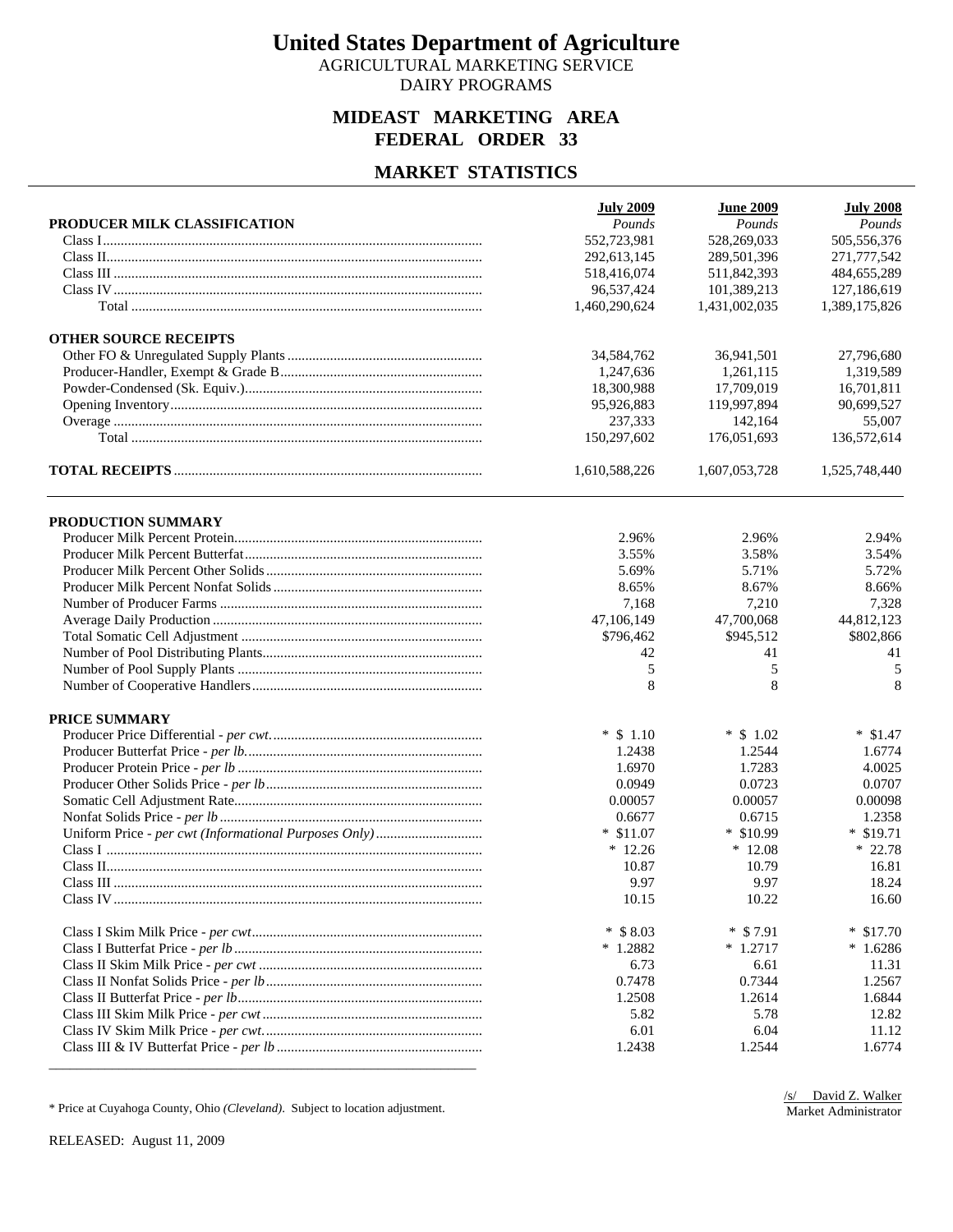AGRICULTURAL MARKETING SERVICE DAIRY PROGRAMS

### **MIDEAST MARKETING AREA FEDERAL ORDER 33**

## **MARKET STATISTICS**

|                              | <b>August 2009</b> | <b>July 2009</b> | <b>August 2008</b> |
|------------------------------|--------------------|------------------|--------------------|
| PRODUCER MILK CLASSIFICATION | Pounds             | Pounds           | Pounds             |
|                              | 557,383,246        | 552,723,981      | 538,398,155        |
|                              | 302,100,768        | 292,613,145      | 264, 487, 114      |
|                              | 421,751,132        | 518,416,074      | 414,078,177        |
|                              | 96,902,204         | 96,537,424       | 112,128,337        |
|                              | 1,378,137,350      | 1,460,290,624    | 1,329,091,783      |
| <b>OTHER SOURCE RECEIPTS</b> |                    |                  |                    |
|                              | 21,455,560         | 34,584,762       | 34,606,311         |
|                              | 1,163,611          | 1,247,636        | 904,046            |
|                              | 16,439,903         | 18,300,988       | 16,183,763         |
|                              | 102,965,460        | 95,926,883       | 81,897,543         |
|                              | 127,539            | 237,333          | 7,607              |
|                              | 142,152,073        | 150,297,602      | 133,599,270        |
|                              | 1,520,289,423      | 1,610,588,226    | 1,462,691,053      |
| PRODUCTION SUMMARY           |                    |                  |                    |
|                              | 2.97%              | 2.96%            | 2.97%              |
|                              | 3.58%              | 3.55%            | 3.57%              |
|                              | 5.69%              | 5.69%            | 5.70%              |
|                              | 8.66%              | 8.65%            | 8.67%              |
|                              | 7,129              | 7,168            | 7,376              |
|                              | 44,456,044         | 47,106,149       | 42,873,928         |
|                              | \$801,909          | \$796,462        | \$734,420          |
|                              | 43                 | 42               | 41                 |
|                              | 6                  | 5                | 6                  |
|                              | 8                  | 8                | 7                  |
| <b>PRICE SUMMARY</b>         |                    |                  |                    |
|                              | $*$ \$ 0.27        | $*$ \$ 1.10      | $*$ \$1.38         |
|                              | 1.2491             | 1.2438           | 1.7413             |
|                              | 2.1009             | 1.6970           | 3.6497             |
|                              | 0.0962             | 0.0949           | 0.0529             |
|                              | 0.00063            | 0.00057          | 0.00093            |
|                              | 0.6918             | 0.6677           | 1.2147             |
|                              | $*$ \$11.47        | $*$ \$11.07      | $*$ \$18.70        |
|                              | $*12.04$           | $*12.26$         | $* 20.47$          |
|                              | 10.86              | 10.87            | 17.45              |
|                              | 11.20              | 9.97             | 17.32              |
|                              | 10.38              | 10.15            | 16.64              |
|                              | $*$ \$ 8.00        | $*$ \$ 8.03      | *<br>\$15.05       |
|                              | $*1.2349$          | $*1.2882$        | $*1.7004$          |
|                              | 6.70               | 6.73             | 11.74              |
|                              | 0.7444             | 0.7478           | 1.3044             |
|                              | 1.2561             | 1.2508           | 1.7483             |
|                              | 7.08               | 5.82             | 11.63              |
|                              | 6.23               | 6.01             | 10.93              |
|                              | 1.2491             | 1.2438           | 1.7413             |

\* Price at Cuyahoga County, Ohio *(Cleveland)*. Subject to location adjustment.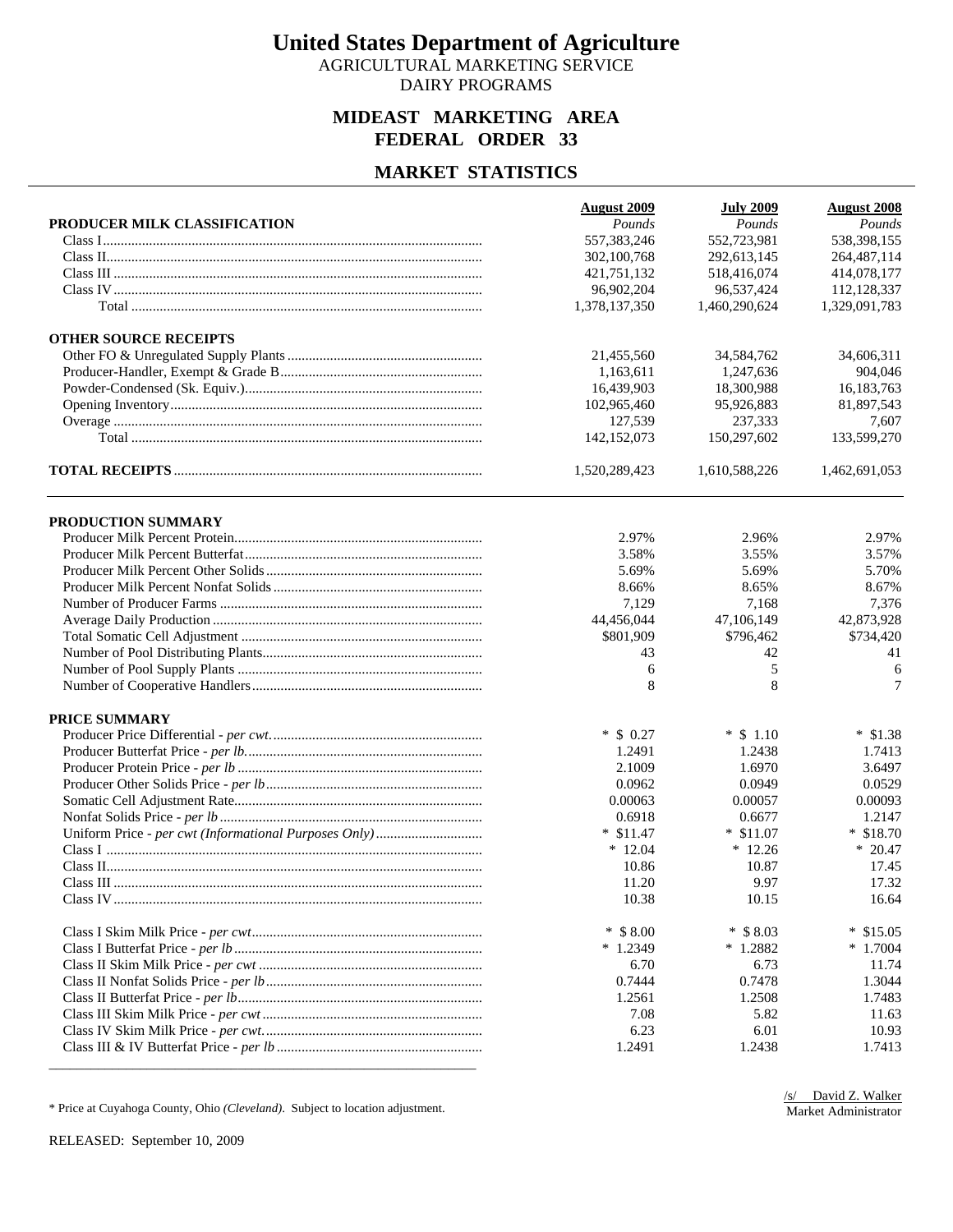AGRICULTURAL MARKETING SERVICE DAIRY PROGRAMS

### **MIDEAST MARKETING AREA FEDERAL ORDER 33**

## **MARKET STATISTICS**

|                              | September 2009 | <b>August 2009</b> | September 2008 |
|------------------------------|----------------|--------------------|----------------|
| PRODUCER MILK CLASSIFICATION | Pounds         | Pounds             | Pounds         |
|                              | 571,376,302    | 557, 383, 246      | 566,415,573    |
|                              | 279,257,929    | 302,100,768        | 245,866,410    |
|                              | 390,544,307    | 421,751,132        | 387,514,507    |
|                              | 65,060,174     | 96,902,204         | 53,348,445     |
|                              | 1,306,238,712  | 1,378,137,350      | 1,253,144,935  |
| <b>OTHER SOURCE RECEIPTS</b> |                |                    |                |
|                              | 34,138,534     | 21,455,560         | 40,245,724     |
|                              | 1,016,716      | 1.163.611          | 743,034        |
|                              | 14,480,241     | 16,439,903         | 14,460,453     |
|                              | 113,503,689    | 102,965,460        | 98,711,125     |
|                              | 242,546        | 127,539            | 245,120        |
|                              | 163,381,726    | 142,152,073        | 154,405,456    |
|                              | 1,469,620,438  | 1,520,289,423      | 1,407,550,391  |
| PRODUCTION SUMMARY           |                |                    |                |
|                              | 3.05%          | 2.97%              | 3.03%          |
|                              | 3.64%          | 3.58%              | 3.65%          |
|                              | 5.68%          | 5.69%              | 5.69%          |
|                              | 8.73%          | 8.66%              | 8.72%          |
|                              | 7,108          | 7,129              | 7,191          |
|                              | 43,541,290     | 44,456,044         | 41,771,498     |
|                              | \$979,800      | \$801,909          | \$803,302      |
|                              | 42             | 43                 | 41             |
|                              | 5              | 6                  | 6              |
|                              | 8              | 8                  | 7              |
| <b>PRICE SUMMARY</b>         |                |                    |                |
|                              | $*$ \$ (0.04)  | $*$ \$ 0.27        | $*$ \$1.77     |
|                              | 1.2226         | 1.2491             | 1.8196         |
|                              | 2.4243         | 2.1009             | 3.2689         |
|                              | 0.1018         | 0.0962             | 0.0234         |
|                              | 0.00068        | 0.00063            | 0.00089        |
|                              | 0.7906         | 0.6918             | 1.0455         |
|                              | $*$ \$12.07    | $*$ \$11.47        | $*$ \$18.05    |
|                              | $*12.93$       | $*12.04$           | $*19.65$       |
|                              | 11.01          | 10.86              | 17.58          |
|                              | 12.11          | 11.20              | 16.28          |
|                              | 11.15          | 10.38              | 15.45          |
|                              | $*$ \$ 8.74    | $*$ \$ 8.00        | * \$13.98      |
|                              | $*1.2846$      | $*1.2349$          | $*1.7611$      |
|                              | 6.95           | 6.70               | 11.59          |
|                              | 0.7722         | 0.7444             | 1.2878         |
|                              | 1.2296         | 1.2561             | 1.8266         |
|                              | 8.12           | 7.08               | 10.27          |
|                              | 7.12           | 6.23               | 9.41           |
|                              | 1.2226         | 1.2491             | 1.8196         |

\* Price at Cuyahoga County, Ohio *(Cleveland)*. Subject to location adjustment.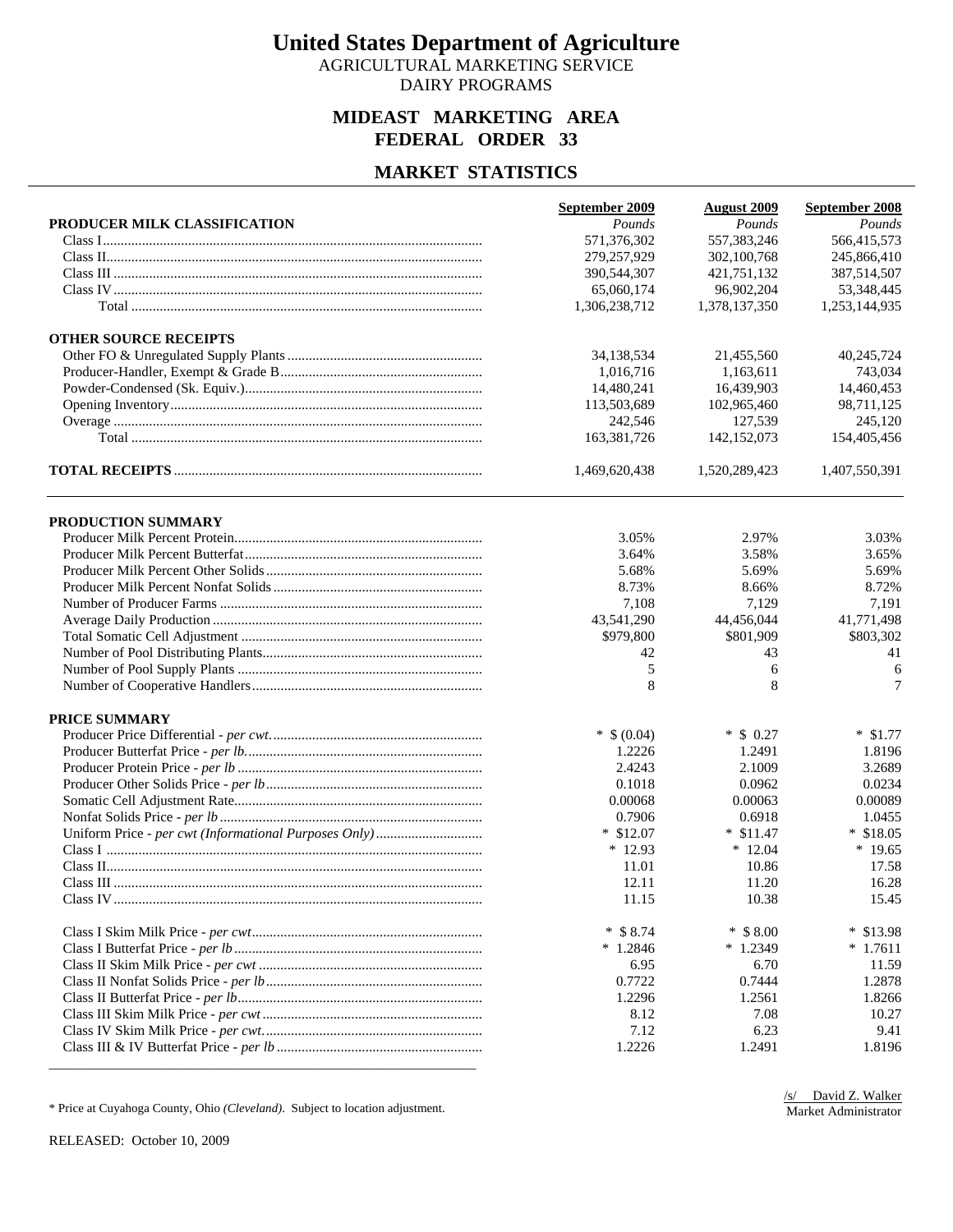AGRICULTURAL MARKETING SERVICE DAIRY PROGRAMS

### **MIDEAST MARKETING AREA FEDERAL ORDER 33**

## **MARKET STATISTICS**

|                              | October 2009  | September 2009 | October 2008  |
|------------------------------|---------------|----------------|---------------|
| PRODUCER MILK CLASSIFICATION | Pounds        | Pounds         | Pounds        |
|                              | 618,054,033   | 571,376,302    | 601,541,013   |
|                              | 258,891,071   | 279,257,929    | 241,221,269   |
|                              | 391, 352, 926 | 390,544,307    | 279,000,390   |
|                              | 67,754,053    | 65,060,174     | 65,295,121    |
|                              | 1,336,052,083 | 1,306,238,712  | 1,187,057,793 |
| <b>OTHER SOURCE RECEIPTS</b> |               |                |               |
|                              | 31,430,677    | 34,138,534     | 45,711,502    |
|                              | 991,992       | 1,016,716      | 764,431       |
|                              | 19,656,308    | 14,480,241     | 13,258,408    |
|                              | 107,354,218   | 113,503,689    | 93,127,727    |
|                              | 1,786,123     | 242,546        | 398,630       |
|                              | 161,219,318   | 163,381,726    | 153,260,698   |
|                              | 1,497,271,401 | 1,469,620,438  | 1,340,318,491 |
| PRODUCTION SUMMARY           |               |                |               |
|                              | 3.14%         | 3.05%          | 3.11%         |
|                              | 3.76%         | 3.64%          | 3.76%         |
|                              | 5.70%         | 5.68%          | 5.68%         |
|                              | 8.84%         | 8.73%          | 8.79%         |
|                              | 7,124         | 7,108          | 7,327         |
|                              | 43,098,454    | 43,541,290     | 38,292,187    |
|                              | \$1,217,916   | \$979,800      | \$1,113,895   |
|                              | 42            | 42             | 41            |
|                              | 6             | 5              | 6             |
|                              | 8             | 8              | 9             |
| <b>PRICE SUMMARY</b>         |               |                |               |
|                              | $*$ \$ 0.32   | $*$ \$ (0.04)  | $*$ \$(0.26)  |
|                              | 1.2752        | 1.2226         | 1.8507        |
|                              | 2.5584        | 2.4243         | 3.5490        |
|                              | 0.1228        | 0.1018         | (0.0047)      |
|                              | 0.00071       | 0.00068        | 0.00095       |
|                              | 0.8506        | 0.7906         | 0.8226        |
|                              | $*$ \$13.14   | $*$ \$12.07    | $*$ \$16.80   |
|                              | $*14.35$      | $*12.93$       | $* 17.53$     |
|                              | 11.93         | 11.01          | 16.60         |
|                              | 12.82         | 12.11          | 17.06         |
|                              | 11.86         | 11.15          | 13.62         |
|                              | $*$ \$10.43   | $*$ \$ 8.74    | $*$ \$11.76   |
|                              | $*1.2241$     | $*1.2846$      | $*1.7651$     |
|                              | 7.71          | 6.95           | 10.46         |
|                              | 0.8567        | 0.7722         | 1.1622        |
|                              | 1.2822        | 1.2296         | 1.8577        |
|                              | 8.66          | 8.12           | 10.97         |
|                              | 7.66          | 7.12           | 7.40          |
|                              | 1.2752        | 1.2226         | 1.8507        |

\* Price at Cuyahoga County, Ohio *(Cleveland)*. Subject to location adjustment.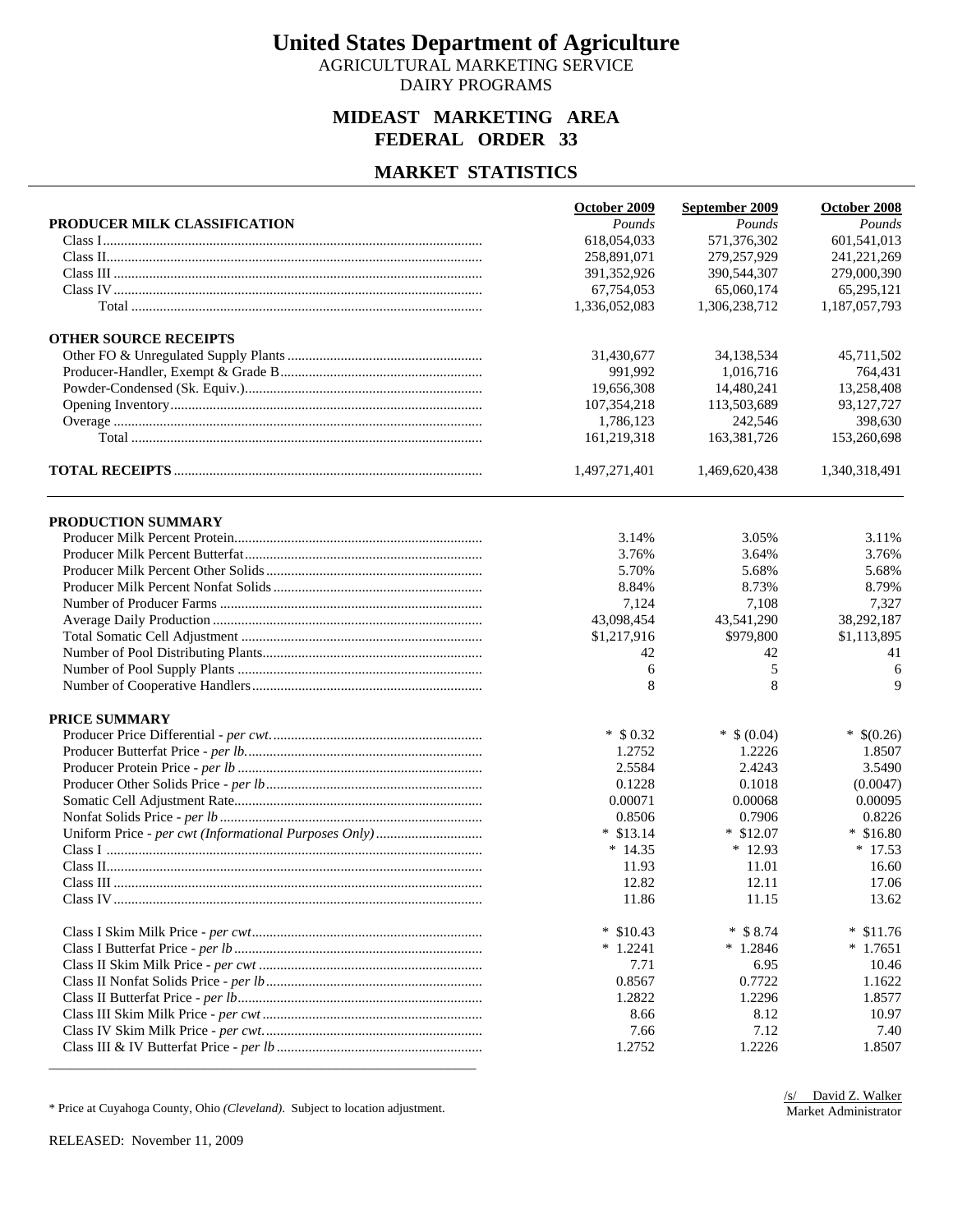AGRICULTURAL MARKETING SERVICE DAIRY PROGRAMS

### **MIDEAST MARKETING AREA FEDERAL ORDER 33**

## **MARKET STATISTICS**

|                              | November 2009 | October 2009  | November 2008 |
|------------------------------|---------------|---------------|---------------|
| PRODUCER MILK CLASSIFICATION | Pounds        | Pounds        | Pounds        |
|                              | 575,772,484   | 618,054,033   | 551,264,969   |
|                              | 258,003,258   | 258,891,071   | 220, 145, 408 |
|                              | 403,821,498   | 391, 352, 926 | 412,661,070   |
|                              | 70,557,557    | 67,754,053    | 115,936,379   |
|                              | 1,308,154,797 | 1,336,052,083 | 1,300,007,826 |
| <b>OTHER SOURCE RECEIPTS</b> |               |               |               |
|                              | 25,508,242    | 31,430,677    | 34,074,241    |
|                              | 865,981       | 991,992       | 763,151       |
|                              | 15,315,391    | 19,656,308    | 11,162,153    |
|                              | 121,492,354   | 107,354,218   | 88,749,708    |
|                              | 260,538       | 1,786,123     | 333,633       |
|                              | 163,442,506   | 161,219,318   | 135,082,886   |
|                              | 1,471,597,303 | 1,497,271,401 | 1,435,090,712 |
| PRODUCTION SUMMARY           |               |               |               |
|                              | 3.13%         | 3.14%         | 3.15%         |
|                              | 3.76%         | 3.76%         | 3.83%         |
|                              | 5.70%         | 5.70%         | 5.69%         |
|                              | 8.83%         | 8.84%         | 8.84%         |
|                              | 7,178         | 7,124         | 7,271         |
|                              | 43,605,160    | 43,098,454    | 43,333,594    |
|                              | \$1,356,828   | \$1,217,916   | \$1,352,035   |
|                              | 41            | 42            | 42            |
|                              | 5             | 6             | 6             |
|                              | 8             | 8             | 8             |
| <b>PRICE SUMMARY</b>         |               |               |               |
|                              | $*$ \$ 0.03   | $*$ \$ 0.32   | $*$ \$ 0.81   |
|                              | 1.4656        | 1.2752        | 1.7730        |
|                              | 2.6991        | 2.5584        | 3.1301        |
|                              | 0.1524        | 0.1228        | (0.0099)      |
|                              | 0.00076       | 0.00071       | 0.00088       |
|                              | 0.9348        | 0.8506        | 0.6953        |
|                              | $*$ \$14.11   | $*$ \$13.14   | $*$ \$16.32   |
|                              | $*14.86$      | $*14.35$      | $*19.33$      |
|                              | 13.24         | 11.93         | 14.45         |
|                              | 14.08         | 12.82         | 15.51         |
|                              | 13.25         | 11.86         | 12.25         |
|                              | $*$ \$10.70   | $*$ \$10.43   | $*$ \$13.29   |
|                              | $*1.2952$     | $*1.2241$     | $*1.8588$     |
|                              | 8.38          | 7.71          | 8.52          |
|                              | 0.9311        | 0.8567        | 0.9467        |
|                              | 1.4726        | 1.2822        | 1.7800        |
|                              | 9.27          | 8.66          | 9.64          |
|                              | 8.41          | 7.66          | 6.26          |
|                              | 1.4656        | 1.2752        | 1.7730        |

\* Price at Cuyahoga County, Ohio *(Cleveland)*. Subject to location adjustment.

Acting Market Administrator/s/ Paul A. Huber